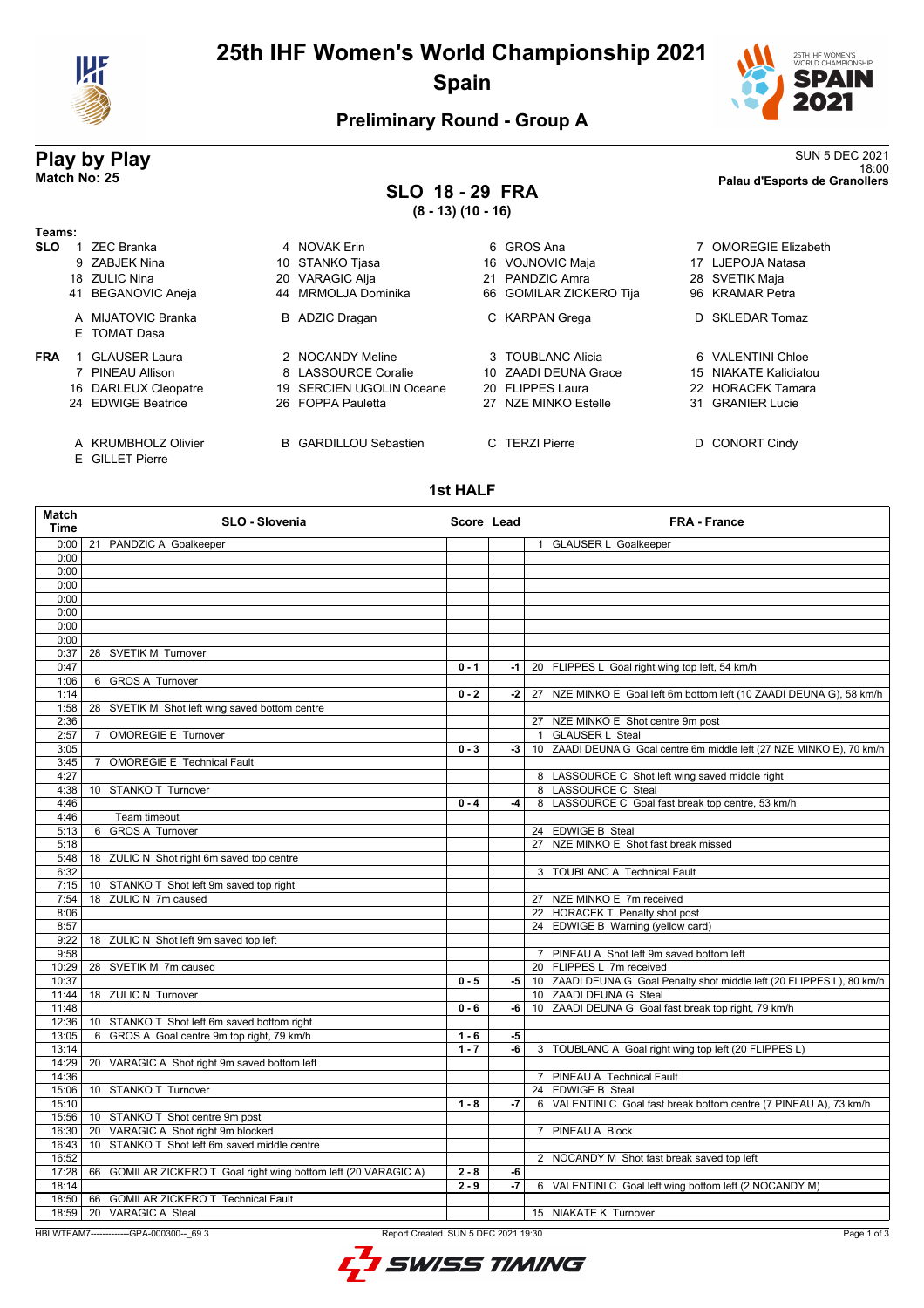

# **25th IHF Women's World Championship 2021 Spain**



## **Preliminary Round - Group A**

**Play by Play**<br>Match No: 25<br>Palau d'Esports de Granollers 18:00 **Match No: 25 Palau d'Esports de Granollers**

### **SLO 18 - 29 FRA (8 - 13) (10 - 16)**

#### **1st HALF**

| Match<br>Time | <b>SLO - Slovenia</b>                                                    | Score Lead |      | <b>FRA - France</b>                                                |
|---------------|--------------------------------------------------------------------------|------------|------|--------------------------------------------------------------------|
| 19:33         | 17 LJEPOJA N Goal breakthrough bottom right, 83 km/h                     | $3 - 9$    | -6   |                                                                    |
| 20:03         |                                                                          |            |      | 15 NIAKATE K Shot centre 9m saved bottom right                     |
| 20:10         | 21 PANDZIC A Turnover (FB)                                               |            |      | <b>GLAUSER L Steal</b>                                             |
| 20:11         |                                                                          |            |      | Team timeout                                                       |
| 20:53         |                                                                          |            |      | 26 FOPPA P Technical Fault                                         |
| 21:38         | 18 ZULIC N Turnover                                                      |            |      |                                                                    |
| 22:21         | B ADZIC D Warning (yellow card) bench punishment                         |            |      |                                                                    |
| 22:39         | PANDZIC A Steal<br>21                                                    |            |      | 26 FOPPA P Turnover                                                |
| 22:47         | 66 GOMILAR ZICKERO T Goal right wing bottom left (20 VARAGIC A), 67 km/h | $4 - 9$    | -5   |                                                                    |
| 23:24         |                                                                          |            |      | 26 FOPPA P Technical Fault                                         |
| 23:35         | 18 ZULIC N Goal breakthrough top right, 80 km/h                          | $5 - 9$    | $-4$ |                                                                    |
| 24:16         | <b>ZULIC N Steal</b><br>18                                               |            |      | 10 ZAADI DEUNA G Turnover                                          |
| 25:05         | 20 VARAGIC A Goal right 6m bottom left (18 ZULIC N), 76 km/h             | $6 - 9$    | $-3$ |                                                                    |
| 25:21         |                                                                          | $6 - 10$   | -4   | 20 FLIPPES L Goal right 6m middle left, 72 km/h                    |
| 26:10         | 20 VARAGIC A Goal right 6m top right, 71 km/h                            | $7 - 10$   | $-3$ |                                                                    |
| 26:21         |                                                                          | $7 - 11$   | $-4$ | 10 ZAADI DEUNA G Goal centre 6m top left (27 NZE MINKO E), 76 km/h |
| 27:01         | 18 ZULIC N Turnover                                                      |            |      | <b>GLAUSER L Steal</b>                                             |
| 27:07         |                                                                          | $7 - 12$   | -5   | 6 VALENTINI C Goal fast break bottom right (20 FLIPPES L), 56 km/h |
| 27:43         | 96 KRAMAR P Goal left wing bottom left, 67 km/h                          | $8 - 12$   | -4   |                                                                    |
| 27:50         |                                                                          |            |      | 27 NZE MINKO E Shot left 6m post                                   |
| 28:45         | 44 MRMOLJA D Shot centre 9m blocked                                      |            |      | 24 EDWIGE B Block                                                  |
| 29:23         |                                                                          | $8 - 13$   | -5   | 26 FOPPA P Goal centre 6m bottom right (27 NZE MINKO E), 70 km/h   |
| 29:23         | 44 MRMOLJA D 2-minutes suspension                                        |            |      |                                                                    |
| 29:23         | VARAGIC A for 21 PANDZIC A Empty goal<br>20                              |            |      |                                                                    |
| 29:59         | VARAGIC A Shot centre 9m missed<br>20                                    |            |      |                                                                    |
|               |                                                                          | - ------   |      |                                                                    |

### **2nd HALF**

| Match<br><b>Time</b> | <b>SLO - Slovenia</b>                                       | Score Lead |      | <b>FRA - France</b>                                                             |
|----------------------|-------------------------------------------------------------|------------|------|---------------------------------------------------------------------------------|
| 30:00                | <b>ZEC B Goalkeeper</b><br>$\overline{1}$                   |            |      | 16 DARLEUX C Goalkeeper                                                         |
| 30:00                |                                                             |            |      |                                                                                 |
| 30:30                |                                                             | $8 - 14$   | -6   | 27 NZE MINKO E Goal left 6m top left (20 FLIPPES L), 76 km/h                    |
| 30:53                | 10 STANKO T for 1 ZEC B Empty goal                          |            |      |                                                                                 |
| 31:20                | 10 STANKO T Turnover                                        |            |      | 27 NZE MINKO E Steal                                                            |
| 31:27                | ZEC B for 28 SVETIK M Goalkeeper back<br>$\mathbf{1}$       |            |      |                                                                                 |
| 31:27                |                                                             | $8 - 15$   | -7   | 27 NZE MINKO E Goal empty goal bottom centre, 72 km/h                           |
| 31:58                | 20 VARAGIC A Shot centre 9m missed                          |            |      |                                                                                 |
| 32:07                |                                                             | $8 - 16$   | -8   | 8 LASSOURCE C Goal fast break bottom right (16 DARLEUX C), 73 km/h              |
| 32:51                | 10 STANKO T 7m received                                     |            |      | 3 TOUBLANC A 7m caused                                                          |
| 32:51                |                                                             |            |      | 3 TOUBLANC A 2-minutes suspension                                               |
| 32:51                | 20 VARAGIC A Goal Penalty shot top left (10 STANKO T)       | $9 - 16$   | $-7$ |                                                                                 |
| 33:07                |                                                             |            |      | 31 GRANIER L for 16 DARLEUX C Empty goal                                        |
| 33:29                |                                                             | $9 - 17$   | -8   | 8 LASSOURCE C Goal left wing bottom left (27 NZE MINKO E)                       |
| 33:30                |                                                             |            |      | 16 DARLEUX C for 31 GRANIER L Goalkeeper back                                   |
| 33:58                | 18 ZULIC N Shot centre 6m saved middle left                 |            |      |                                                                                 |
| 34:06                |                                                             |            |      | 31 GRANIER L for 16 DARLEUX C Empty goal                                        |
| 34:28                |                                                             |            |      | 19 SERCIEN UGOLIN O Shot centre 9m saved middle right                           |
| 34:29                |                                                             |            |      | 16 DARLEUX C for 31 GRANIER L Goalkeeper back                                   |
| 34:42                | 20 VARAGIC A Shot right 6m saved top right                  |            |      |                                                                                 |
| 35:16                |                                                             |            |      | 10 ZAADI DEUNA G Turnover                                                       |
| 35:55                | 20 VARAGIC A Goal right 6m top right (10 STANKO T), 73 km/h | $10 - 17$  | $-7$ |                                                                                 |
| 36:26                | 17 LJEPOJA N 7m caused                                      |            |      | 27 NZE MINKO E 7m received                                                      |
| 36:26                | 17 LJEPOJA N 2-minutes suspension                           |            |      |                                                                                 |
| 36:26                |                                                             |            |      | 10 ZAADI DEUNA G Penalty shot saved bottom centre                               |
| 36:41                | BEGANOVIC A for 1 ZEC B Empty goal<br>41                    |            |      |                                                                                 |
| 37:02                | 10 STANKO T Technical Fault                                 |            |      |                                                                                 |
| 37:03                | ZEC B for 10 STANKO T Goalkeeper back<br>$\overline{1}$     |            |      |                                                                                 |
| 37:30                |                                                             | $10 - 18$  | -8   | 24 EDWIGE B Goal centre 6m bottom left (10 ZAADI DEUNA G)                       |
| 37:33                | 10 STANKO T for 1 ZEC B Empty goal                          |            |      |                                                                                 |
| 38:07                | ZEC B for 20 VARAGIC A Goalkeeper back<br>$\overline{1}$    |            |      |                                                                                 |
| 38:07                | 96 KRAMAR P Goal left wing top left (20 VARAGIC A)          | $11 - 18$  | $-7$ |                                                                                 |
| 38:33                | 10 STANKO T 7m caused                                       |            |      | 19 SERCIEN UGOLIN O 7m received                                                 |
| 38:42                |                                                             | $11 - 19$  | -8   | PINEAU A Goal Penalty shot bottom right (19 SERCIEN UGOLIN O)<br>$\overline{7}$ |
| 39:31                | 18 ZULIC N Technical Fault                                  |            |      |                                                                                 |
| 39:36                |                                                             |            |      | 27 NZE MINKO E Technical Fault                                                  |
| 40:03                | 20 VARAGIC A Goal right 6m top left (10 STANKO T), 76 km/h  | $12 - 19$  | $-7$ |                                                                                 |
| 40:14                | BEGANOVIC A 2-minutes suspension<br>41                      |            |      |                                                                                 |
| 40:50                |                                                             | $12 - 20$  | -8 l | 27 NZE MINKO E Goal left 6m top centre (10 ZAADI DEUNA G)                       |

HBLWTEAM7-------------GPA-000300--\_69 3 Report Created SUN 5 DEC 2021 19:30